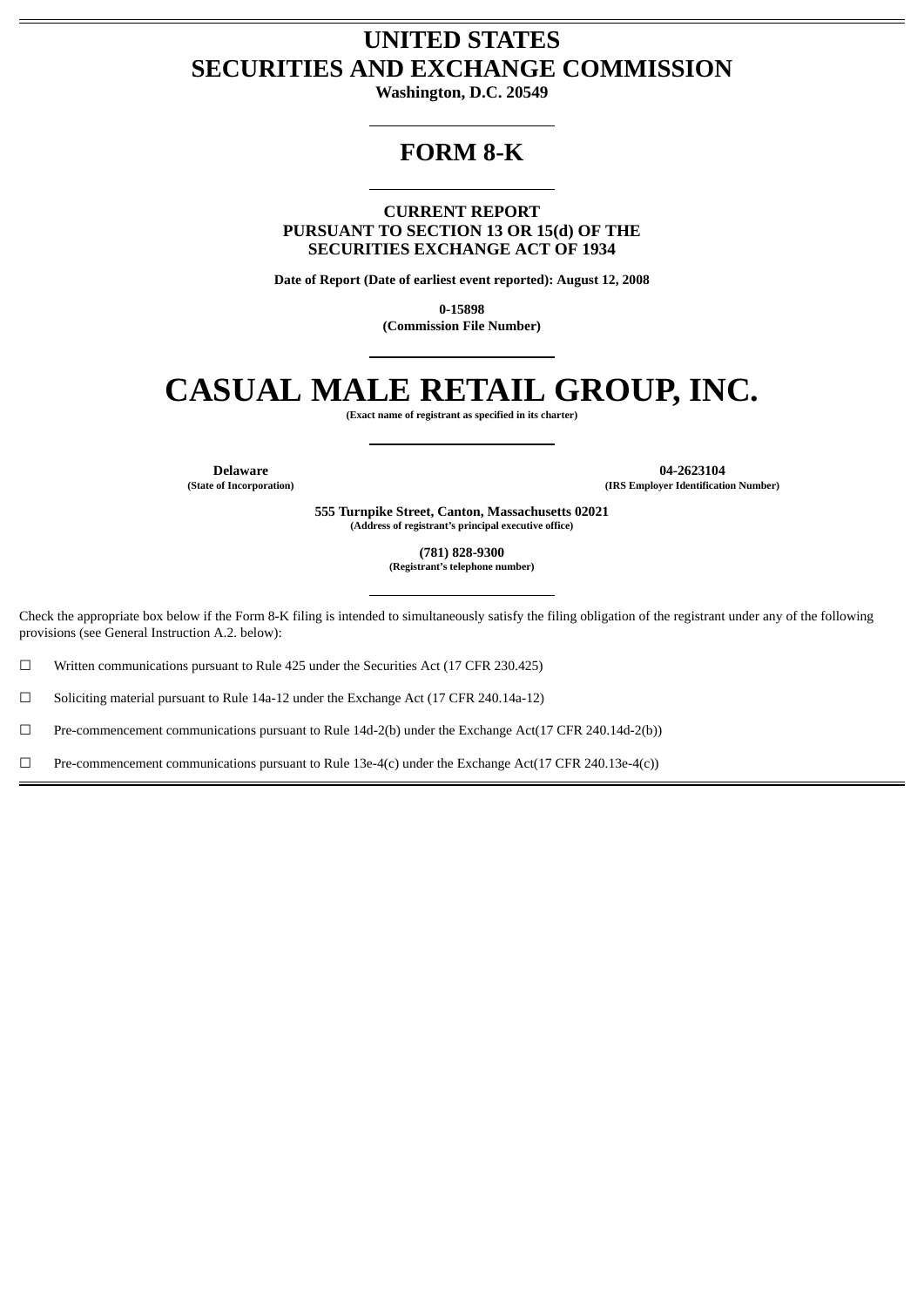#### **Item 5.02 Departure of Directors or Certain Officers; Election of Directors; Appointment of Certain Officers; Compensatory Arrangements of Certain Officers.**

On August 12, 2008, Casual Male Retail Group, Inc. (the "Company") notified Wayne Diller of the termination of his active employment effective immediately. The Company has eliminated Mr. Diller's position of Executive Vice President and Chief Merchandising Officer. Mr. Diller was a "named executive officer" in the Company's 2008 Proxy Statement.